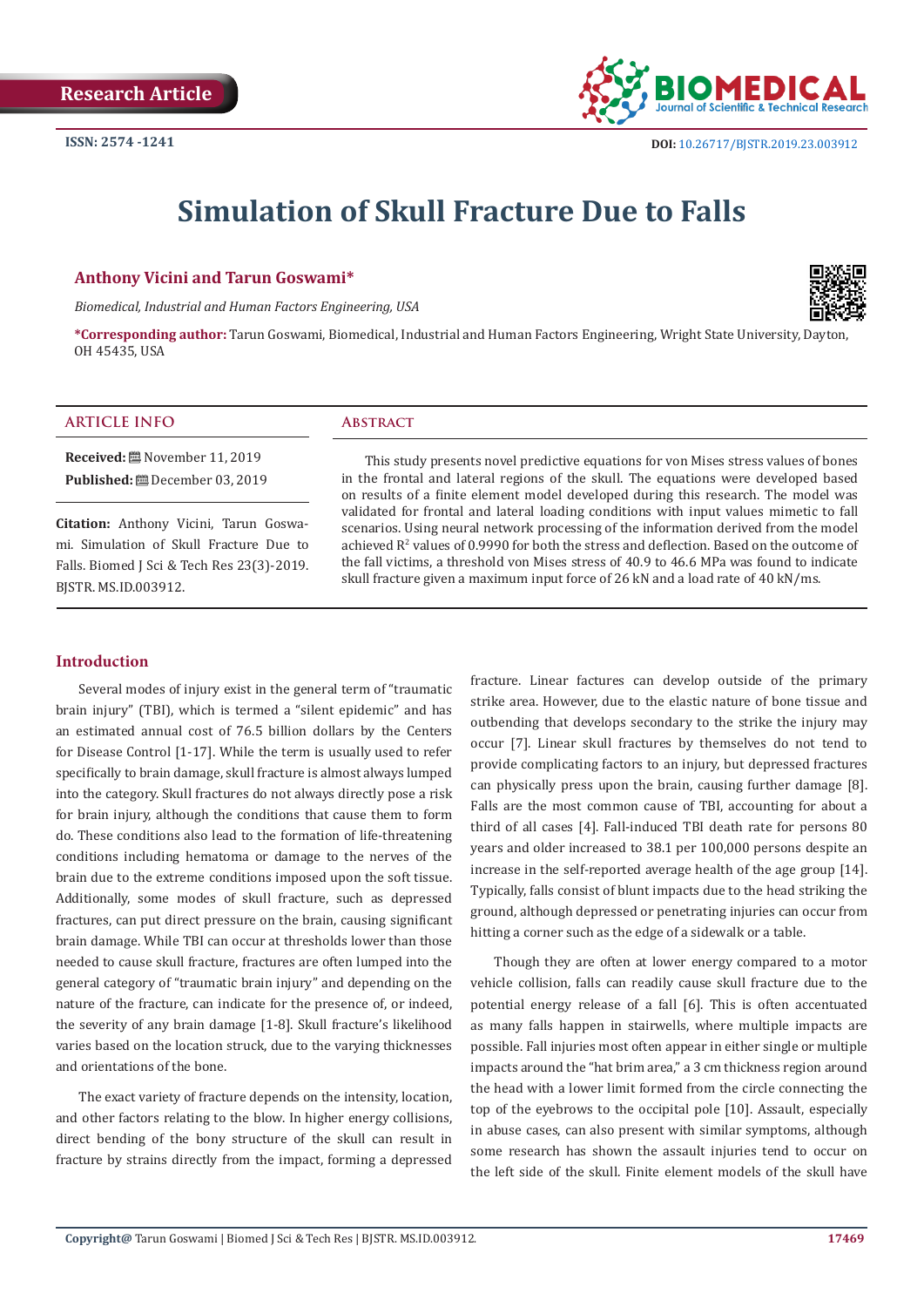been used in the past, however these are generally directed at soft tissue injury and model the skull itself at low resolutions. Other established head models contain a relatively small number of elements, such as a model developed in 1980 has 637 elements.9 More modern models include 19,417 elements and 17,651 nodes and the ULP model, which contains 10,500 elements and 12,000 nodes [15-17]. Not all these elements are included in analysis for the skull however; in both of these, elements are allocated for tissues other than the skull.

#### **Materials and Methods**

A converged finite element model was constructed to model the events of fall injuries. The model used was developed using a CT scan of cadaveric head of an adult male. The CT scan used a slice thickness of 0.95 mm in each orthogonal direction. Maximum dimensions of the skull were 156.3 mm in the transverse plane, 186.3 mm from brow to the external occipital protuberance, and 143.0 mm from the vertex to the foramen magnum. Average skull thicknesses at the frontal bone were 7.82 mm, 7.80 mm for the occipital bone, 6.21 at the vertex, and 6.42 mm for the temporoparietal bone. Thresholding of bone was carried out from the model using Mimics software. The solid body model created used a maximum element length of 4 mm to form the mesh. The model contained 209,188 nodes and 969,575 tetrahedral element topology 4 elements (TET4). These elements are the simplest arrangement of nodes and will sacrifice some accuracy in favor of speed when used at low mesh densities. It was then exported into ABAQUS for finite element analysis where it was converted into Continuum 3-D, 4 node element types (C3D4), which are also tetrahedral in shape. These elements have three integration points for each direction, for a total of 27 integration points per element. The high density used in this model improved upon the accuracy and made them enough for calculations. The skull was modeled as a viscoelastic body as it is well known in literature that wet bone, as experienced in vivo, contains a viscoelastic element. Inclusion of these terms into the model here sought to improve the overall accuracy of the model. An elastic modulus of 18 GPa, density of 2000 kg/m<sup>3</sup> , and a Poisson's ratio of 0.3 were used per common literature values. Prony series terms for viscoelasticity of 0.1346 Pa for Gi and 117.85 s for τ, were used [5]. Prony series analysis utilizes a minimization algorithm that corrects for errors between the predicted and measured values to represent the viscoelastic nature of the data. It then decomposes the data in a matter like that of a Fourier transform. Forces were uniformly distributed over a 300 mm2 area in the "hat brim" region for the frontal and lateral locations to mimic the area impacted in falls as this is the most common region of the skull to be impacted in a fall. The area that the impact covers in a typical fall depends upon the object struck.

A sharper, more pronounced, or stiffer object would tend to present with a smaller impact area. The frequency with which different objects are struck was not available in literature at the time, so typical areas of impact in a fall are not agreed upon. The value of 300 mm<sup>2</sup> was chosen as a value that would be comparable to the size of the hat brim area. The lateral force distribution was centered 53.9 mm over the suprameatal triangle and 57.5 mm dorsal to the frontosphenoidal process. It consisted of a roughly elliptical shape following the contours of the element borders of the skull with a semi-major radius of 12.1 mm and a semi-minor radius of 7.65 mm. The frontal force profile was centered over and located 40.7 mm above the nasal spine and was likewise an ellipsoid following the contours of the elements on the skull. The semi-major radius was 12.28 mm and the semi-minor radius was 7.98 mm. These locations and approximate force areas can be seen in Figure 1. The magnitude used for the force was also designed to mimic the forces experienced in a fall. Fall data was reconstructed and several force versus time plots were created based on the differing situations. Maximum forces for each simulation were found to range from 10 to 50 kN and maximum load rates between 10 to 100 kN/ms [11]. Forces in the simulation were assumed to be directed normal to the skull, pointing towards the interior. These plots were digitized in order to generate an equation for force as a function of time. The medium force value (case 2) was used here and fit to the  $9<sup>th</sup>$  degree polynomial seen in equation 1 from  $t=0$  ms to  $t=2.5$  ms with an  $R^2$ of 0.998. This equation was then adjusted to account for changing load rates and maximum forces.

 $Force = 1236t^9 - 145961t^8 + 73420t^7 - 2049679t^6 + 3448499t^5$ 

 $-3517100t^4 + 2036925t^3 - 572817t^2 + 8181788t - 4424$ ...(1)



Figure 1: Force location with respect to anatomical landmarks on the skull for (top) front and (bottom) lateral modalities.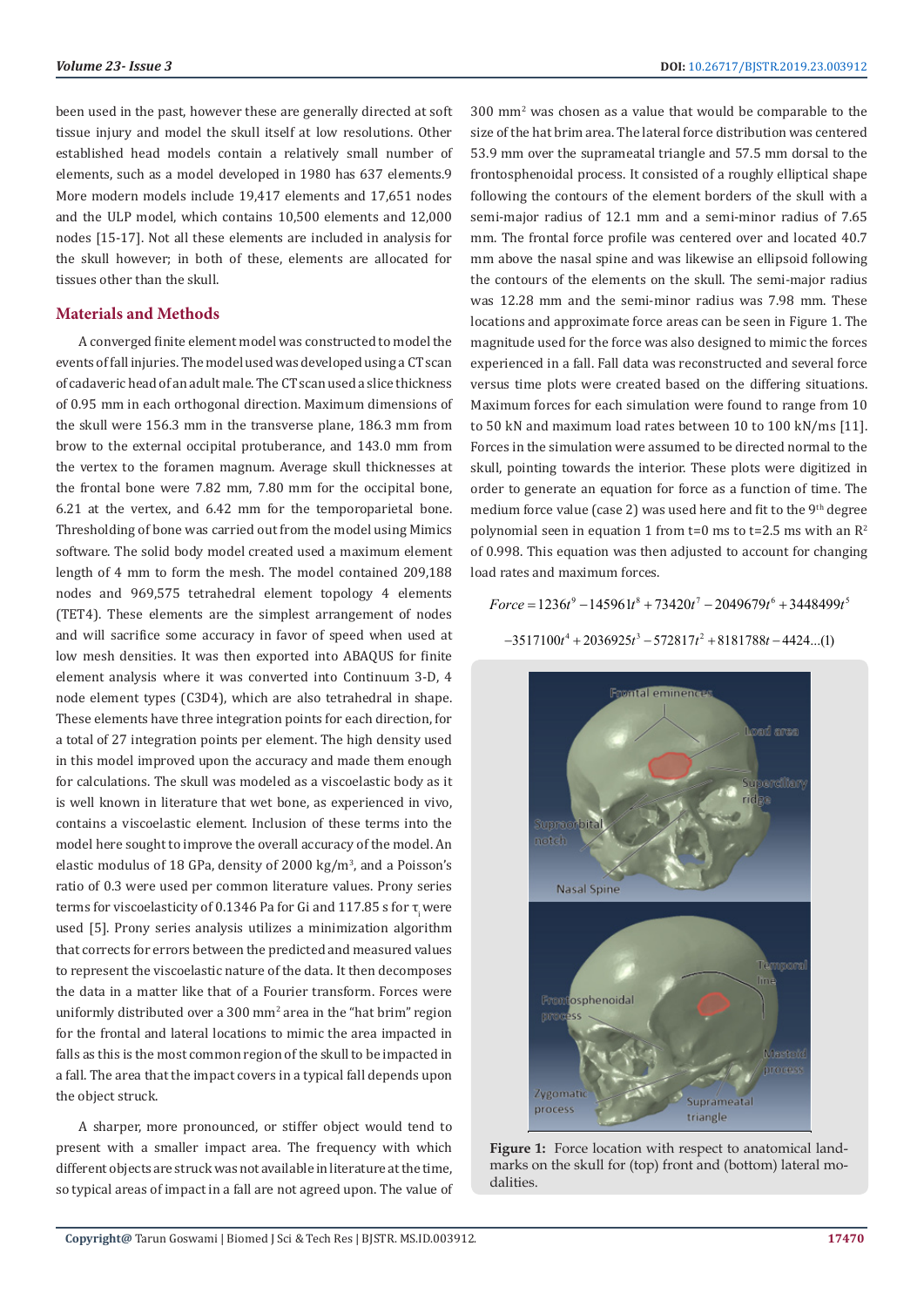#### **Results**

Statistical analysis of results was carried out using JMP statistical software. To avoid isolated outlier points due to artifacts of the discretized finite element process, the 99.993<sup>rd</sup> percentile data point was used for each analysis. Von Mises values ranged from 13.95 MPa to 94.97 MPa depending on the input parameters of the simulation, with higher load rates and maximum loads developing a larger von Mises stress. Figure 2 shows the loading and deflection of this element in a stress over time diagram of the simulation with a maximum applied force of 50 kN and a maximum load rate of 50 kN/ms. In the frontal and lateral cases, most of the stress distribution was seen at the contact site of the force, with some areas of high magnitude extending from the site. Most noticeably in the lateral tests, some force was seen in the sinuses, with a concentration in the sphenoid. The concentration seen at the sphenoid for lateral tests was 40% of that of the peak force seen at the contact site. Least squares analysis upon the input variables of location, maximum force, and maximum force rate was performed. These values were found to be significant at P<0.0001 for each variable. In addition, the combination terms of (load)\*(load rate)  $(P=0.0001)$  and  $(load)*(location)$   $(P<0.0001)$  were found to be significant to the calculation. Other variables did not show enough evidence for significance.



**Figure 2:** Stress and deflection of the over time of the maximum stress point for this load for the lateral, 50 kN max load, 50 kN/ms trial.

### **Discussion**

The previous least squares examination yielded the general equation shown in equation 2, which was a linear combination of terms for the maximum von Mises stress with inputs of kN and kN/ ms. This equation was developed between a maximum load of 10 to 50 kN and a maximum load rate of 10 to 100 kN and achieved an R<sup>2</sup> value of 0.994. Impacts to the frontal region use a value of 0 in the case functions and lateral impacts use a 1. Because experimentation was not able to be done on a continuum of points, the location parameter should be treated as an ordinal variable.

Maximum von Mises Stress

\*(Max Load - 30) \* (Load Rate - 45.83) + 6.599 \* {*Laternal*=1 + 0.2263 \*(Max Load – 30) \*  $\frac{1}{2}$   $\frac{1}{2}$   $\frac{1}{2}$   $\frac{1}{2}$   $\cdots$   $(2)$  $= -3.714 + 1.6633*(\text{Max Load}) + 0.03643*(\text{Load Rate}) - 0.002502$ 

A graphical depiction of the effects that these variables have in relation to each other can be seen in Figure 3. Based on these results, each factor influences the von Mises stress in a different way. As to be expected given the results seen previously, maximum force and loading rate caused the von Mises stress to increase over time, although an increase in the maximum force causes a more pronounced effect over the ranges used here. Additionally, as to be expected given that position is an ordinal variable, the effect of changing location is manifested as a step function. Load crossed with load rate causes the effect decreasing the von Mises stress as values move from the median input value.



**Figure 3:** Relative scale of the effects of the input variables on von Mises stress based on least squares analysis. All variables were scaled from their minimum and maximum inputs to fit from -0.5 to 0.5. For example, -0.5 corresponds to the minimum load rate of 10 kN/ms, while 0.5 corresponds to a load rate of 100 kN/ms.

The peak von Mises stress seen from this term is at -0.052, which corresponds to a maximum load of 27.9 kN and a maximum load rate of 50.1 kN/ms. The other term, load crossed with position, displays an increase in the von Mises stress for impacts on the lateral side of the skull, but not for the frontal region. The profile created by this curve shows effects of the geometry of the skull as well as the ordinal nature of the location input upon stress formation. In addition to the least square's equation, a neural network model was also used. The model used the holdback method with a holdback proportion of 0.3333 with 3 hidden nodes. This created an initial model of the data with an  $\mathbb{R}^2$  value of 0.9997. It was then validated at 0.9990, showing a better fit of the data than shown in the least square's analysis. This equation was developed between a maximum load of 10 to 50 kN and a maximum load rate of 10 to 100 kN. Impacts to the frontal or lateral regions use the value designated in their choice functions. Again, location should be treated as an ordinal parameter. The neural network equation can be seen in equation 3.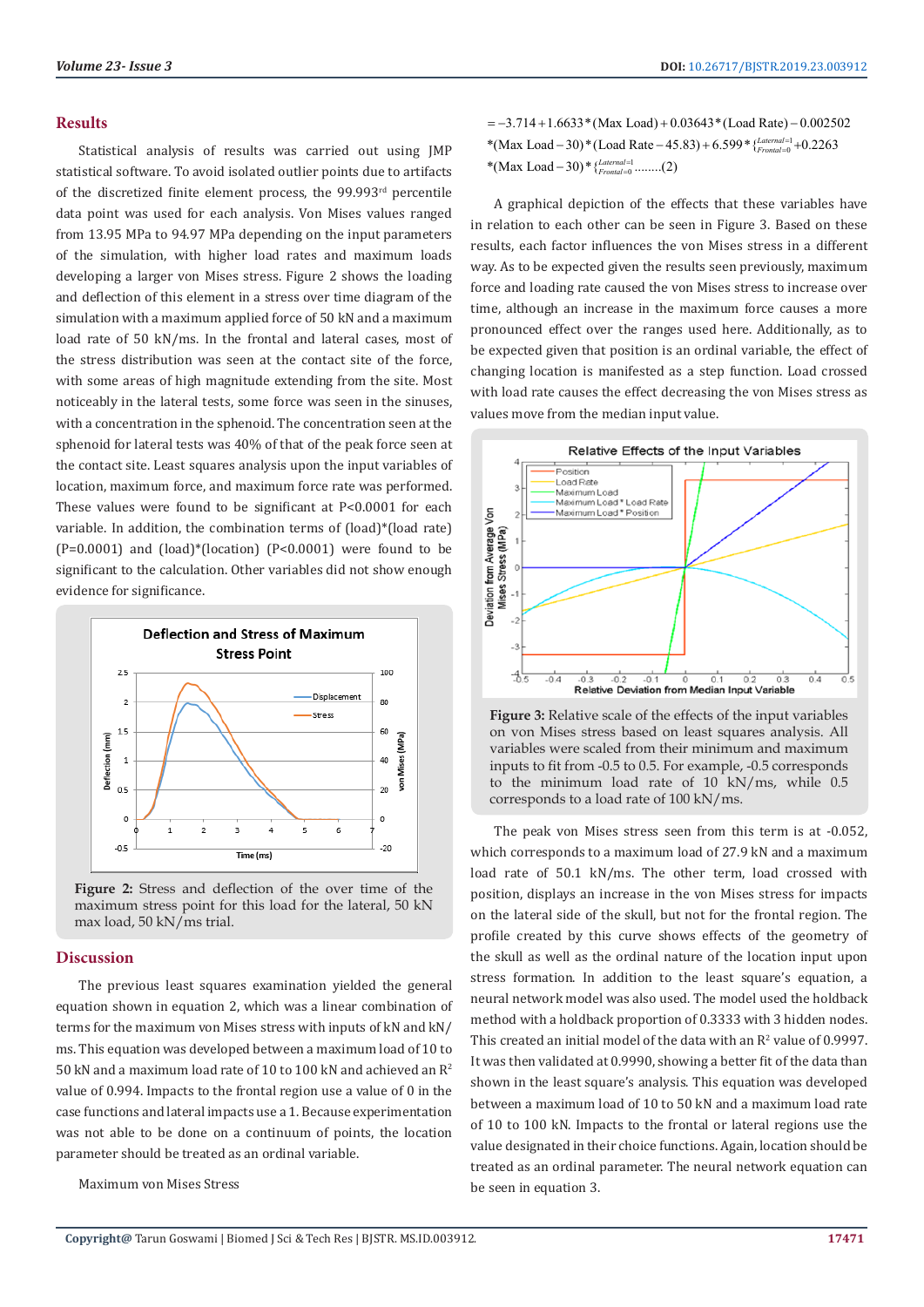| Von Mises Stress = $52.169 - 37.360 * H1 + 13.736 * H2 + 54.0320 * H3$ ; | (3) |
|--------------------------------------------------------------------------|-----|
| $H1 = TanH(0.5*(1.8063 - 0.05863*(Max Load) + 0.01155$                   | (4) |
| *( <i>Load Rate</i> ) – { $^{Frontal = 0.03445}_{Lateral = -0.03445}$ )) |     |

#### $H3 = T \frac{amH}{0.5}$ \* (-0.9928 - 0.02908\* (Max Load) + 0.007772 \*(Load Rate) – { $^{Frontal = 0.6122}_{Lateral = 0.6122}$ ))

 Inputs for maximum load are kN and inputs for maximum load rate are kN/ms. Output is in units of MPa. This model, while daunting at first glance, is easily used in computation. Effect testing for the model gives weights for the importance of variables in contributing to the overall effect. Maximum load had a relative effect of 0.484, position had an effect of 0.013, and load rate had an effect of 0.003. Though diminished compared to the maximum load, the effect of the load rate and its decreasing effect with greater maximum loads is still clearly visible in Figure 4. The lowest predicted value using the boundaries of the input parameters was at maximum load rate  $= 10$  kN/ms, maximum load  $= 10$  kN, and frontal analysis. This yielded a maximum stress value of 13.56 MPa, compared to the lowest recorded value of 13.95 MPa. This was more accurate than the least squares value by a factor of 6.3. A maximum predicted value at load = 50 kN, load rate = 50 kN/ms, lateral mode gave a prediction of 95.20 MPa compared to the observed 94.97 MPa. This also gave a more accurate result to the observed maximum when compared to least squares, by a factor of 15, rendering it a more complicated, but more accurate model of the data.



Figure 4: Contour plot of the Von Mises stress from neural network with respect to maximum load and load rate. Contours are lines of the specified von Mises value.

#### **Conclusion**

Comparison of the values shown here can be made to the outcomes of falls published in literature. Fall reconstruction in

this paper revealed that force loading of at least 26 kN and 40 kN/ms were found to cause skull fracture. While the sample size for this study is limited, the corresponding von Mises value for these parameters using the neural network model is 46.6 MPa for the lateral section of the head and 40.9 for the frontal side. The deflections are 1.07 and 0.94 mm. This corresponds with measured values for the von Mises stress required to induce cranial fracture of 35 to 50 MPa. The closeness of the stress values developed of the frontal and lateral simulations were found to match data found in literature. Assuming sphenoidal fracture as purely lateral, given that stress was found to accumulate in the region for lateral impacts, the proportion of frontal and lateral fractures was found to be approximately the same, with slightly more frontal fractures occurring than lateral. This data had a low sample size however (n=40) and few studies have reported the exact frequency with which different locations of the head are struck during an impact. Given the data available, this result is supported. Lateral and frontal fracture thresholds were found to be relatively similar, with a 12% difference at the threshold fracture value (40.9 MPa for frontal and 46.6 for lateral). The further refined experimentation may uncover a difference in these values later.

#### **References**

 $(5)$ 

 $(6)$ 

- 1. [Annegers JF and Coan SP \(2000\) The risks of epilepsy after traumatic](https://www.ncbi.nlm.nih.gov/pubmed/11034867) [brain injury. Seizure 9\(7\): 453-457.](https://www.ncbi.nlm.nih.gov/pubmed/11034867)
- 2. [Bazarian JJ, Mcclung J, Shah MN, Ting Cheng Y, Flesher W, et al. \(2005\)](https://www.ncbi.nlm.nih.gov/pubmed/15841752) [Mild traumatic brain injury in the United States, 1998-2000. Brain Injury](https://www.ncbi.nlm.nih.gov/pubmed/15841752) [19\(2\): 85-91.](https://www.ncbi.nlm.nih.gov/pubmed/15841752)
- 3. [Bruns J, Hauser WA \(2003\) The epidemiology of traumatic brain injury:](https://www.ncbi.nlm.nih.gov/pubmed/14511388) [a review. Epilepsia 44\(10\): 2-10.](https://www.ncbi.nlm.nih.gov/pubmed/14511388)
- 4. [Cormier J, Manoogian S, Bisplinghoff J, Rowson S, Santago A, et al.](https://www.ncbi.nlm.nih.gov/pubmed/21280876) [\(2011\) The tolerance of the frontal bone to blunt impact. Journal of](https://www.ncbi.nlm.nih.gov/pubmed/21280876) [Biomechanical Engineering 133\(2\): 021004.](https://www.ncbi.nlm.nih.gov/pubmed/21280876)
- 5. Coronado VG, Faul M, Wald MM, Xu L (2010) Traumatic brain injury in the United States: emergency department visits, hospitalizations, and deaths, 2002-2006. Department of Health and Human Services, Centers for Disease Control and Prevention, National Center for Injury Prevention and Control, USA.
- 6. [Allsop DL, Perl TR, Warner CY \(1992\) Force/Deflection and Fracture](https://www.sae.org/publications/technical-papers/content/912907/) [Characteristics of the Temporor-Parietal Region of the Human Head. SAE](https://www.sae.org/publications/technical-papers/content/912907/) [transactions 100: 2009-2019.](https://www.sae.org/publications/technical-papers/content/912907/)
- 7. [Gurdjian E, Webster JE, Lissner H \(1950\) The mechanism of skull](https://www.ncbi.nlm.nih.gov/pubmed/15406455) [fracture. Journal of neurosurgery 7\(2\): 106-114.](https://www.ncbi.nlm.nih.gov/pubmed/15406455)
- 8. [Hodgson VR \(1967\) Tolerance of the facial bones to impact. American](https://onlinelibrary.wiley.com/doi/abs/10.1002/aja.1001200109) [Journal of Anatomy 120\(1\): 113-122.](https://onlinelibrary.wiley.com/doi/abs/10.1002/aja.1001200109)
- 9. [Kremer C, Sauvageau A \(2009\) Discrimination of Falls and Blows in](https://www.ncbi.nlm.nih.gov/pubmed/19486249) [Blunt Head Trauma: Assessment of Predictability Through Combined](https://www.ncbi.nlm.nih.gov/pubmed/19486249) [Criteria. Journal of forensic sciences 54\(4\): 923-926.](https://www.ncbi.nlm.nih.gov/pubmed/19486249)
- 10. Ommaya AK (1981) Head and Neck Injury Criteria: A Consensus Workshop. Department of Transportation, National Highway Traffic Safety Administration, Washington DC: US.
- 11. [Stevens JA, Adekoya N \(2001\) Brain injury resulting from falls among](https://jamanetwork.com/journals/jama/article-abstract/1031604) [elderly persons. JAMA: The Journal of the American Medical Association](https://jamanetwork.com/journals/jama/article-abstract/1031604) [286\(21\): 2665-2666.](https://jamanetwork.com/journals/jama/article-abstract/1031604)
- 12. [Yoganandan N, Pintar FA \(2004\) Biomechanics of temporo-parietal skull](https://www.ncbi.nlm.nih.gov/pubmed/15003337) [fracture. Clinical Biomechanics 19\(3\): 225-239.](https://www.ncbi.nlm.nih.gov/pubmed/15003337)